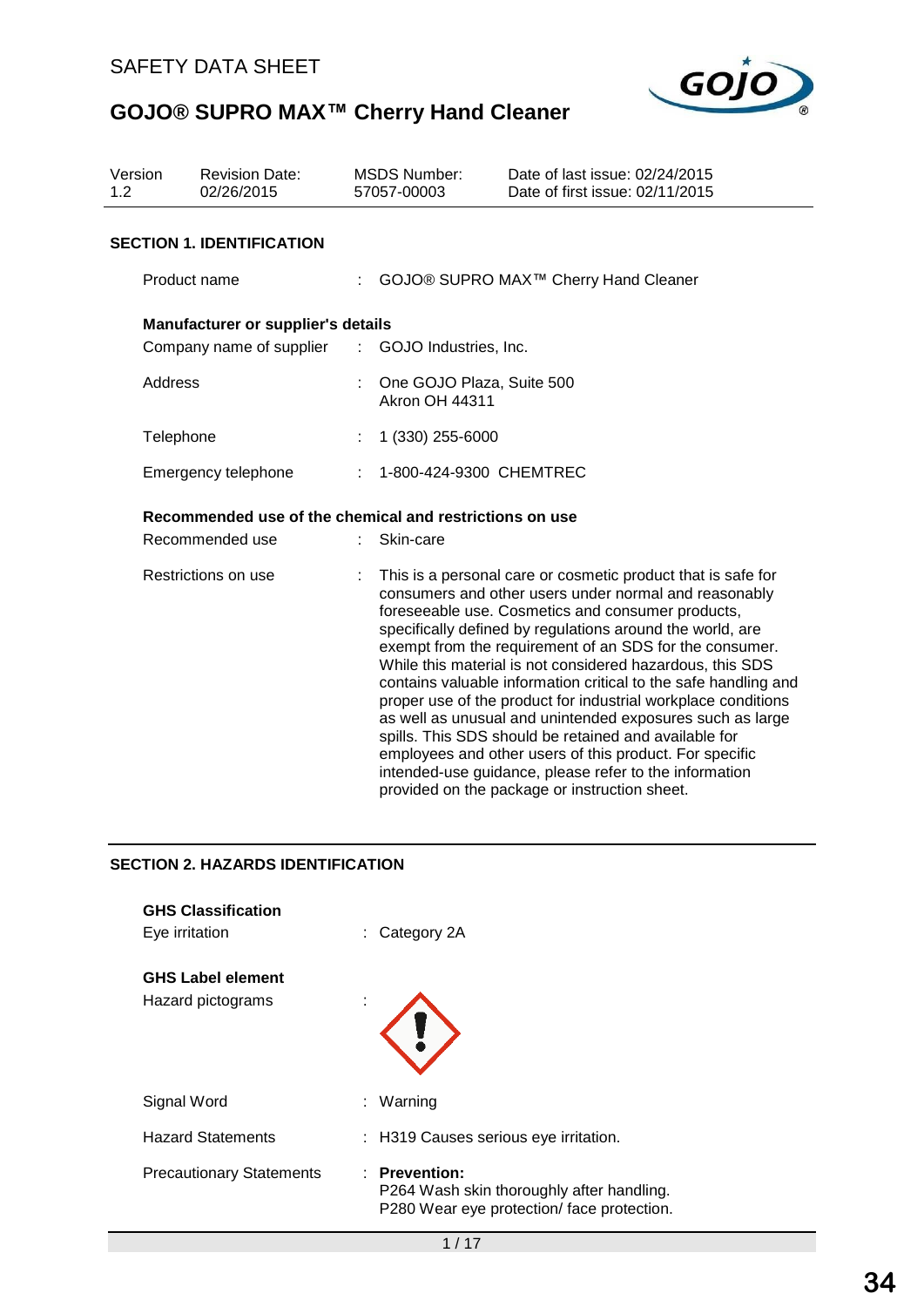

| Response:                              | P305 + P351 + P338 IF IN EYES: Rinse cautiously with water<br>for several minutes. Remove contact lenses, if present and easy |
|----------------------------------------|-------------------------------------------------------------------------------------------------------------------------------|
| to do. Continue rinsing.<br>attention. | P337 + P313 If eye irritation persists: Get medical advice/                                                                   |
|                                        |                                                                                                                               |
|                                        |                                                                                                                               |
| <b>Other hazards</b><br>None known.    |                                                                                                                               |

#### **SECTION 3. COMPOSITION/INFORMATION ON INGREDIENTS**

Substance / Mixture : Mixture

#### **Hazardous ingredients**

| <b>Chemical Name</b>                        | CAS-No.    | Concentration (%) |
|---------------------------------------------|------------|-------------------|
| Distillates (petroleum), hydrotreated light | 64742-47-8 | $>= 10 - 20$      |
| Glycerine                                   | 56-81-5    | $>= 5 - 10$       |
| Cocoamidopropyl betaine                     | 61789-40-0 | $>= 1 - 5$        |
| Titanium dioxide                            | 13463-67-7 | $>= 1 - 5$        |
| 5-Chloro-2-methyl-4-isothiazolin-3-one      | 26172-55-4 | < 0.1             |

#### **SECTION 4. FIRST AID MEASURES**

| General advice                                                    | : In the case of accident or if you feel unwell, seek medical<br>advice immediately.<br>When symptoms persist or in all cases of doubt seek medical<br>advice.          |
|-------------------------------------------------------------------|-------------------------------------------------------------------------------------------------------------------------------------------------------------------------|
| If inhaled                                                        | : If inhaled, remove to fresh air.<br>Get medical attention if symptoms occur.                                                                                          |
| In case of skin contact                                           | : Wash with water and soap as a precaution.<br>Get medical attention if symptoms occur.                                                                                 |
| In case of eye contact                                            | : In case of contact, immediately flush eyes with plenty of water<br>for at least 15 minutes.<br>If easy to do, remove contact lens, if worn.<br>Get medical attention. |
| If swallowed                                                      | : If swallowed, DO NOT induce vomiting.<br>Get medical attention if symptoms occur.<br>Rinse mouth thoroughly with water.                                               |
| Most important symptoms<br>and effects, both acute and<br>delayed | : Causes serious eye irritation.                                                                                                                                        |
| Protection of first-aiders                                        | : First Aid responders should pay attention to self-protection,<br>and use the recommended personal protective equipment<br>when the potential for exposure exists.     |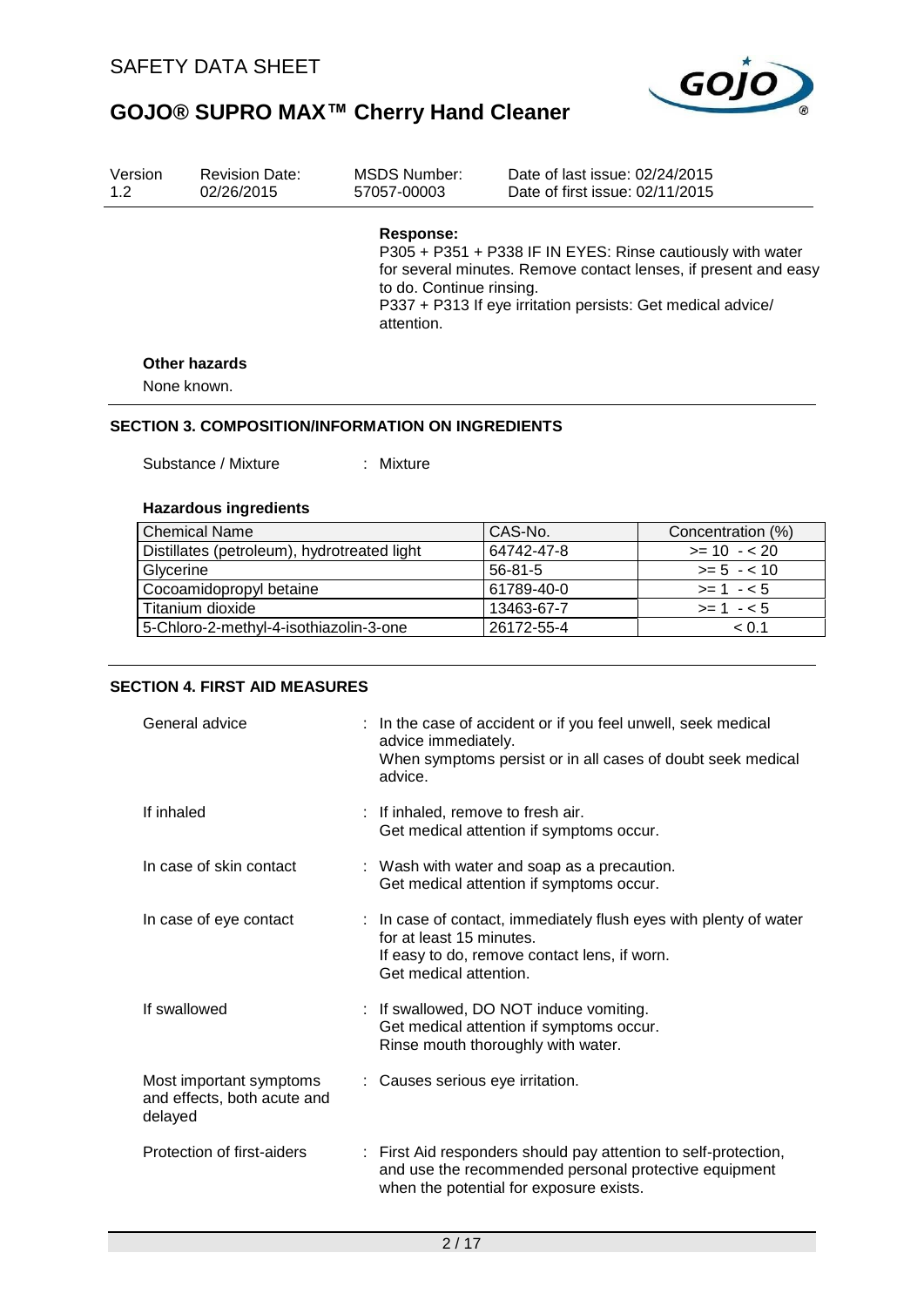

| Version<br>1.2 |                                                   | <b>Revision Date:</b><br>02/26/2015                                       |    | <b>MSDS Number:</b><br>57057-00003                                                              | Date of last issue: 02/24/2015<br>Date of first issue: 02/11/2015                                                                                                                                                            |
|----------------|---------------------------------------------------|---------------------------------------------------------------------------|----|-------------------------------------------------------------------------------------------------|------------------------------------------------------------------------------------------------------------------------------------------------------------------------------------------------------------------------------|
|                |                                                   | Notes to physician                                                        | ÷. |                                                                                                 | Treat symptomatically and supportively.                                                                                                                                                                                      |
|                |                                                   | <b>SECTION 5. FIRE-FIGHTING MEASURES</b>                                  |    |                                                                                                 |                                                                                                                                                                                                                              |
|                |                                                   | Suitable extinguishing media                                              |    | : Water spray<br>Alcohol-resistant foam<br>Dry chemical<br>Carbon dioxide (CO2)                 |                                                                                                                                                                                                                              |
|                | media                                             | Unsuitable extinguishing                                                  |    | None known.                                                                                     |                                                                                                                                                                                                                              |
|                | fighting                                          | Specific hazards during fire                                              |    |                                                                                                 | Exposure to combustion products may be a hazard to health.                                                                                                                                                                   |
|                | ucts                                              | Hazardous combustion prod-                                                |    | : Carbon oxides<br>Sulfur oxides<br>Nitrogen oxides (NOx)<br>Metal oxides<br>Chlorine compounds |                                                                                                                                                                                                                              |
|                | methods                                           | Specific extinguishing                                                    |    | SO.<br>Evacuate area.                                                                           | Use extinguishing measures that are appropriate to local<br>circumstances and the surrounding environment.<br>Use water spray to cool unopened containers.<br>Remove undamaged containers from fire area if it is safe to do |
|                | Special protective equipment<br>for fire-fighters |                                                                           |    |                                                                                                 | : In the event of fire, wear self-contained breathing apparatus.<br>Use personal protective equipment.                                                                                                                       |
|                |                                                   | <b>SECTION 6. ACCIDENTAL RELEASE MEASURES</b>                             |    |                                                                                                 |                                                                                                                                                                                                                              |
|                |                                                   | Personal precautions,<br>protective equipment and<br>emergency procedures |    | : Use personal protective equipment.<br>equipment recommendations.                              | Follow safe handling advice and personal protective                                                                                                                                                                          |
|                |                                                   | Environmental precautions                                                 |    | barriers).                                                                                      | Discharge into the environment must be avoided.<br>Prevent further leakage or spillage if safe to do so.<br>Prevent spreading over a wide area (e.g. by containment or oil<br>Botain and dianoge of contaminated wook water  |

Retain and dispose of contaminated wash water. Local authorities should be advised if significant spillages cannot be contained.

Methods and materials for containment and cleaning up : Soak up with inert absorbent material. For large spills, provide diking or other appropriate containment to keep material from spreading. If diked material can be pumped, store recovered material in appropriate container. Clean up remaining materials from spill with suitable absorbent. Local or national regulations may apply to releases and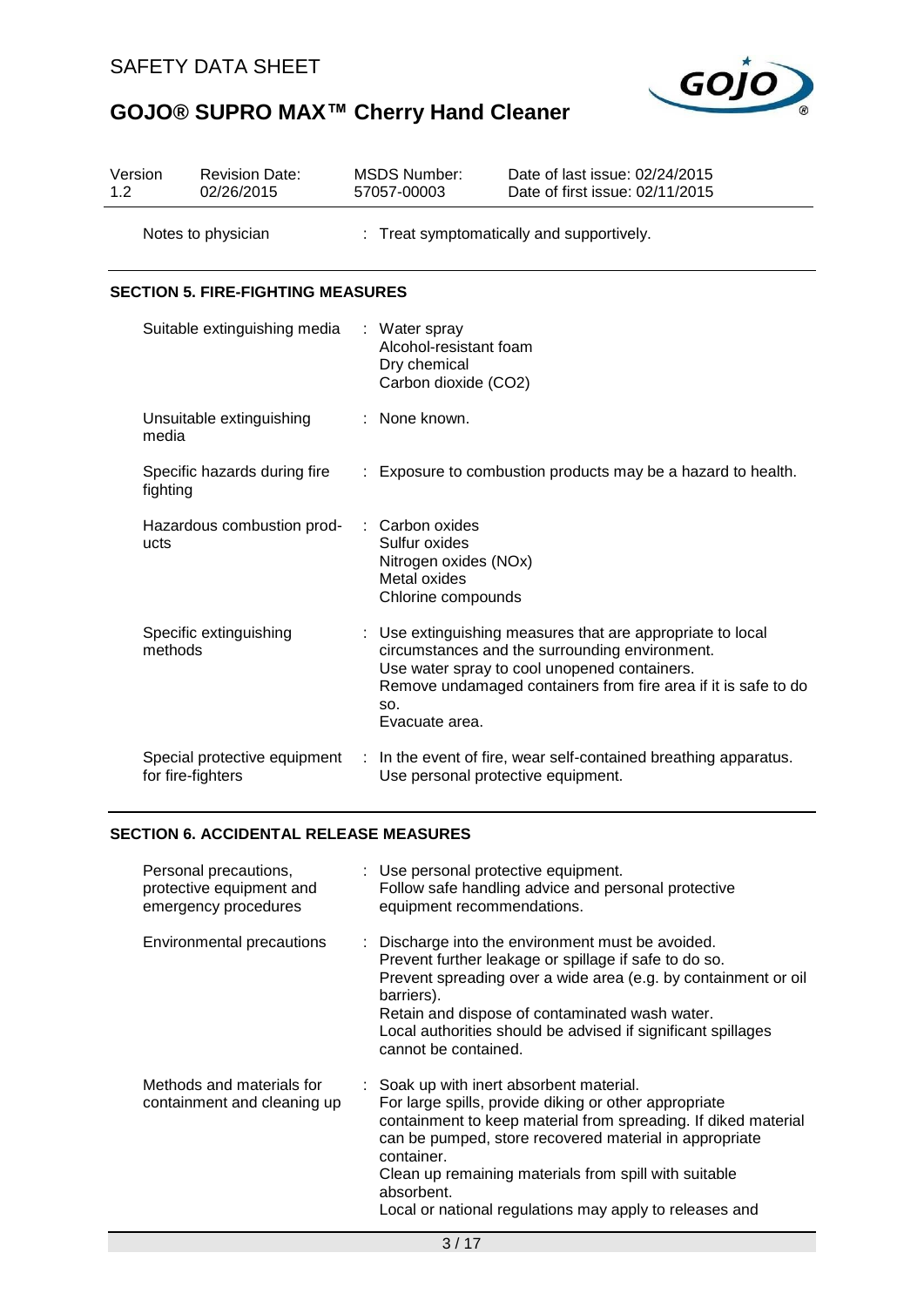

| Version<br>1.2              | <b>Revision Date:</b><br>02/26/2015    |  | <b>MSDS Number:</b><br>57057-00003                                                                                                                                                                                                                                                              | Date of last issue: 02/24/2015<br>Date of first issue: 02/11/2015 |  |  |
|-----------------------------|----------------------------------------|--|-------------------------------------------------------------------------------------------------------------------------------------------------------------------------------------------------------------------------------------------------------------------------------------------------|-------------------------------------------------------------------|--|--|
|                             |                                        |  | disposal of this material, as well as those materials and items<br>employed in the cleanup of releases. You will need to<br>determine which regulations are applicable.<br>Sections 13 and 15 of this SDS provide information regarding<br>certain local or national requirements.              |                                                                   |  |  |
|                             | <b>SECTION 7. HANDLING AND STORAGE</b> |  |                                                                                                                                                                                                                                                                                                 |                                                                   |  |  |
|                             | Technical measures                     |  | : See Engineering measures under EXPOSURE<br>CONTROLS/PERSONAL PROTECTION section.                                                                                                                                                                                                              |                                                                   |  |  |
| Local/Total ventilation     |                                        |  | : Use only with adequate ventilation.                                                                                                                                                                                                                                                           |                                                                   |  |  |
| Advice on safe handling     |                                        |  | : Avoid inhalation of vapor or mist.<br>Do not swallow.<br>Do not get in eyes.<br>Avoid prolonged or repeated contact with skin.<br>Handle in accordance with good industrial hygiene and safety<br>practice.<br>Take care to prevent spills, waste and minimize release to the<br>environment. |                                                                   |  |  |
| Conditions for safe storage |                                        |  | Keep in properly labeled containers.<br>Store in accordance with the particular national regulations.                                                                                                                                                                                           |                                                                   |  |  |
|                             | Materials to avoid                     |  | Strong oxidizing agents                                                                                                                                                                                                                                                                         | : Do not store with the following product types:                  |  |  |

#### **SECTION 8. EXPOSURE CONTROLS/PERSONAL PROTECTION**

#### **Ingredients with workplace control parameters**

| Ingredients                                    | CAS-No.       | Value type<br>(Form of<br>exposure)   | Control<br>parameters /<br>Permissible<br>concentration | <b>Basis</b>     |
|------------------------------------------------|---------------|---------------------------------------|---------------------------------------------------------|------------------|
| Distillates (petroleum),<br>hydrotreated light | 64742-47-8    | TWA (Mist)                            | $5$ mg/m $3$                                            | OSHA Z-1         |
|                                                |               | TWA (Mist)                            | $5 \text{ mg/m}$                                        | <b>NIOSH REL</b> |
|                                                |               | ST (Mist)                             | 10 mg/m3                                                | <b>NIOSH REL</b> |
| Glycerine                                      | $56 - 81 - 5$ | TWA (mist,<br>respirable<br>fraction) | $5 \text{ mg/m}$ 3                                      | OSHA Z-1         |
|                                                |               | TWA (mist,<br>total dust)             | $15 \text{ mg/m}$                                       | OSHA Z-1         |
| Titanium dioxide                               | 13463-67-7    | TWA (total<br>dust)                   | $15 \text{ mg/m}$                                       | OSHA Z-1         |
|                                                |               | <b>TWA</b>                            | $10 \text{ mg/m}$<br>(Titanium dioxide)                 | ACGIH            |

#### **Hazardous components without workplace control parameters**

Ingredients | CAS-No.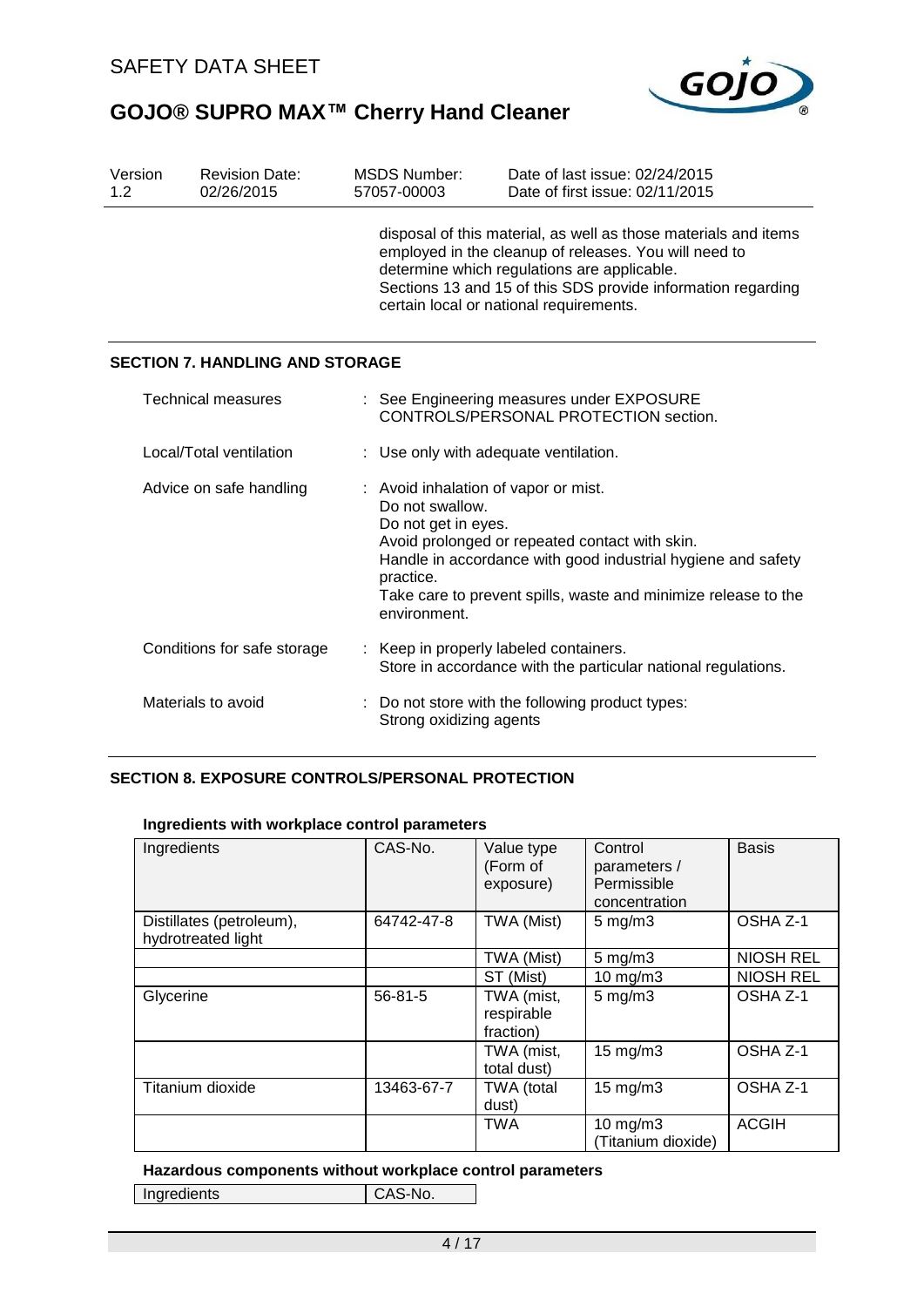

| Version<br>1.2 | <b>Revision Date:</b><br>02/26/2015                                   |                      | <b>MSDS Number:</b><br>57057-00003                                                                                                                                                                                                                                                                                                                                                                                                                                                                                                                                                                                                                                            | Date of last issue: 02/24/2015<br>Date of first issue: 02/11/2015                                                                                                                                                                                                                                                                                                                                                                                                                                                                                                                                                                                                              |  |
|----------------|-----------------------------------------------------------------------|----------------------|-------------------------------------------------------------------------------------------------------------------------------------------------------------------------------------------------------------------------------------------------------------------------------------------------------------------------------------------------------------------------------------------------------------------------------------------------------------------------------------------------------------------------------------------------------------------------------------------------------------------------------------------------------------------------------|--------------------------------------------------------------------------------------------------------------------------------------------------------------------------------------------------------------------------------------------------------------------------------------------------------------------------------------------------------------------------------------------------------------------------------------------------------------------------------------------------------------------------------------------------------------------------------------------------------------------------------------------------------------------------------|--|
|                | Cocoamidopropyl betaine<br>5-Chloro-2-methyl-4-<br>isothiazolin-3-one |                      | 61789-40-0<br>26172-55-4                                                                                                                                                                                                                                                                                                                                                                                                                                                                                                                                                                                                                                                      |                                                                                                                                                                                                                                                                                                                                                                                                                                                                                                                                                                                                                                                                                |  |
|                | <b>Engineering measures</b>                                           |                      | Ensure adequate ventilation, especially in confined areas.<br>Minimize workplace exposure concentrations.<br>Dust formation may be relevant in the processing of this<br>product. In addition to substance-specific OELs, general<br>limitations of concentrations of particulates in the air at<br>workplaces have to be considered in workplace risk<br>assessment. Relevant limits include: OSHA PEL for<br>Particulates Not Otherwise Regulated of 15 mg/m3 - total<br>dust, 5 mg/m3 - respirable fraction; and ACGIH TWA for<br>Particles (insoluble or poorly soluble) Not Otherwise<br>Specified of 3 mg/m3 - respirable particles, 10 mg/m3 -<br>inhalable particles. |                                                                                                                                                                                                                                                                                                                                                                                                                                                                                                                                                                                                                                                                                |  |
|                | Personal protective equipment                                         |                      |                                                                                                                                                                                                                                                                                                                                                                                                                                                                                                                                                                                                                                                                               |                                                                                                                                                                                                                                                                                                                                                                                                                                                                                                                                                                                                                                                                                |  |
|                | Respiratory protection                                                | adequate protection. |                                                                                                                                                                                                                                                                                                                                                                                                                                                                                                                                                                                                                                                                               | General and local exhaust ventilation is recommended to<br>maintain vapor exposures below recommended limits. Where<br>concentrations are above recommended limits or are<br>unknown, appropriate respiratory protection should be worn.<br>Follow OSHA respirator regulations (29 CFR 1910.134) and<br>use NIOSH/MSHA approved respirators. Protection provided<br>by air purifying respirators against exposure to any<br>hazardous chemical is limited. Use a positive pressure air<br>supplied respirator if there is any potential for uncontrolled<br>release, exposure levels are unknown, or any other<br>circumstance where air purifying respirators may not provide |  |
|                | Hand protection<br>Material                                           |                      | Impervious gloves                                                                                                                                                                                                                                                                                                                                                                                                                                                                                                                                                                                                                                                             |                                                                                                                                                                                                                                                                                                                                                                                                                                                                                                                                                                                                                                                                                |  |
|                | Remarks                                                               |                      |                                                                                                                                                                                                                                                                                                                                                                                                                                                                                                                                                                                                                                                                               | Choose gloves to protect hands against chemicals depending<br>on the concentration specific to place of work. Breakthrough<br>time is not determined for the product. Change gloves often!<br>For special applications, we recommend clarifying the<br>resistance to chemicals of the aforementioned protective<br>gloves with the glove manufacturer. Wash hands before<br>breaks and at the end of workday.                                                                                                                                                                                                                                                                  |  |
|                | Eye protection                                                        |                      | Safety goggles                                                                                                                                                                                                                                                                                                                                                                                                                                                                                                                                                                                                                                                                | Wear the following personal protective equipment:                                                                                                                                                                                                                                                                                                                                                                                                                                                                                                                                                                                                                              |  |
|                | Skin and body protection                                              |                      | potential.                                                                                                                                                                                                                                                                                                                                                                                                                                                                                                                                                                                                                                                                    | Select appropriate protective clothing based on chemical<br>resistance data and an assessment of the local exposure<br>Skin contact must be avoided by using impervious protective<br>clothing (gloves, aprons, boots, etc).                                                                                                                                                                                                                                                                                                                                                                                                                                                   |  |
|                | Hygiene measures                                                      |                      |                                                                                                                                                                                                                                                                                                                                                                                                                                                                                                                                                                                                                                                                               | : Ensure that eye flushing systems and safety showers are<br>located close to the working place.<br>When using do not eat, drink or smoke.                                                                                                                                                                                                                                                                                                                                                                                                                                                                                                                                     |  |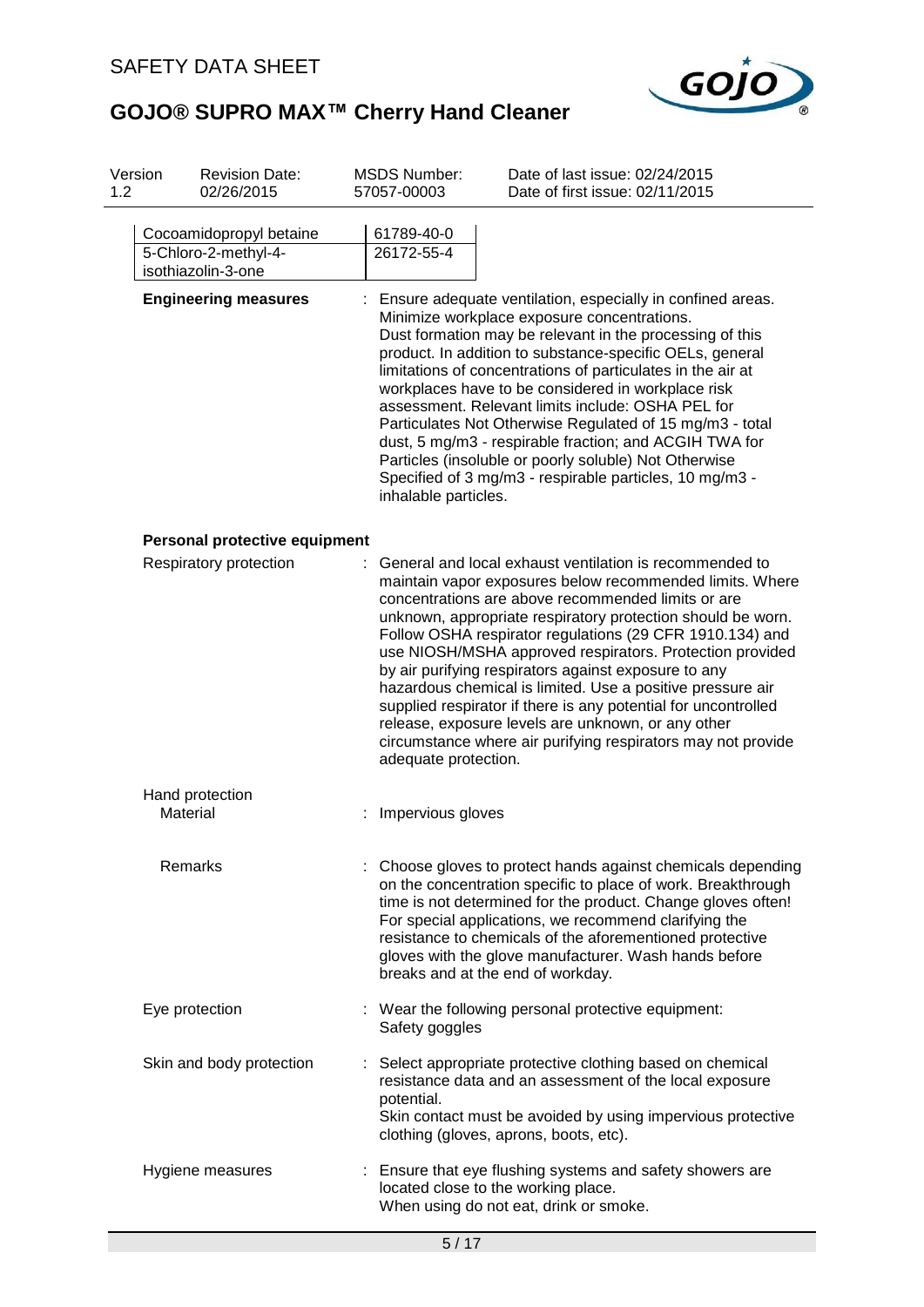

| Version<br>1.2 | <b>Revision Date:</b><br>02/26/2015                | <b>MSDS Number:</b><br>57057-00003 | Date of last issue: 02/24/2015<br>Date of first issue: 02/11/2015 |
|----------------|----------------------------------------------------|------------------------------------|-------------------------------------------------------------------|
|                |                                                    |                                    | Wash contaminated clothing before re-use.                         |
|                | <b>SECTION 9. PHYSICAL AND CHEMICAL PROPERTIES</b> |                                    |                                                                   |
|                | Appearance                                         | $:$ liquid                         |                                                                   |
|                | Color                                              | opaque                             |                                                                   |
|                | Odor                                               | : fruity                           |                                                                   |
|                | <b>Odor Threshold</b>                              | No data available                  |                                                                   |
| pH             |                                                    | $: 4.5 - 8.0$                      |                                                                   |
|                | Melting point/freezing point                       | No data available<br>÷             |                                                                   |
|                | Initial boiling point and boiling<br>range         | : No data available                |                                                                   |
|                | Flash point                                        | >100 °C                            |                                                                   |
|                | Evaporation rate                                   | No data available                  |                                                                   |
|                | Flammability (solid, gas)                          | Not applicable                     |                                                                   |
|                | Upper explosion limit                              | No data available                  |                                                                   |
|                | Lower explosion limit                              | No data available                  |                                                                   |
|                | Vapor pressure                                     | No data available                  |                                                                   |
|                | Relative vapor density                             | No data available<br>÷             |                                                                   |
|                | Density                                            | $1$ g/cm $3$                       |                                                                   |
|                | Solubility(ies)<br>Water solubility                | : soluble                          |                                                                   |
|                | Partition coefficient: n-<br>octanol/water         | Not applicable                     |                                                                   |
|                | Autoignition temperature                           | No data available<br>÷             |                                                                   |
|                | Decomposition temperature                          | ÷.                                 | The substance or mixture is not classified self-reactive.         |
|                | Viscosity<br>Viscosity, kinematic                  | 12,000 - 40,000 mm2/s (20 °C)      |                                                                   |
|                | <b>Explosive properties</b>                        | Not explosive                      |                                                                   |
|                | Oxidizing properties                               |                                    | : The substance or mixture is not classified as oxidizing.        |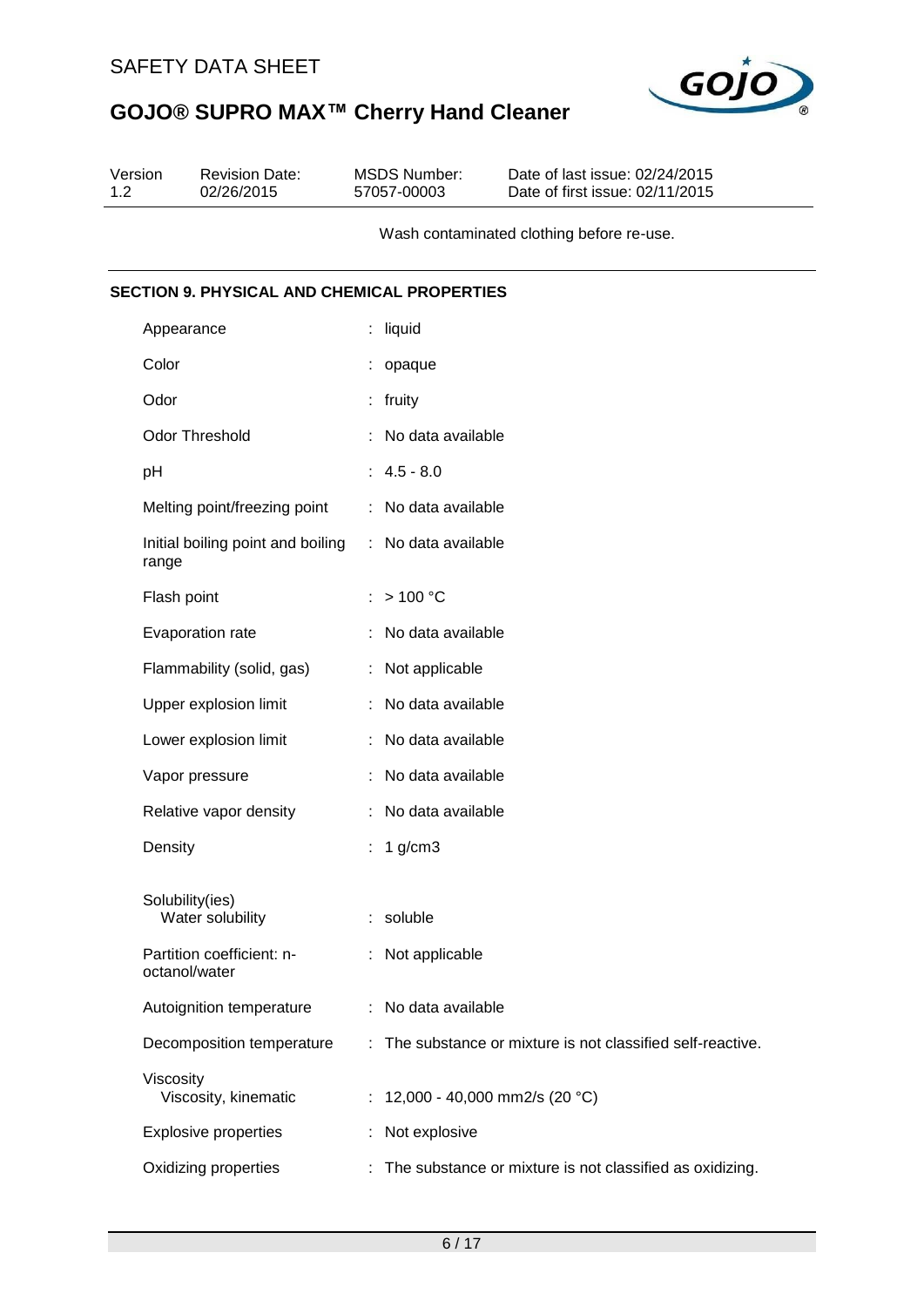

| Version<br>1.2 |                                                        | <b>Revision Date:</b><br>02/26/2015                                 |  | <b>MSDS Number:</b><br>57057-00003                                                                    | Date of last issue: 02/24/2015<br>Date of first issue: 02/11/2015                                  |  |  |  |
|----------------|--------------------------------------------------------|---------------------------------------------------------------------|--|-------------------------------------------------------------------------------------------------------|----------------------------------------------------------------------------------------------------|--|--|--|
|                |                                                        | <b>SECTION 10. STABILITY AND REACTIVITY</b>                         |  |                                                                                                       |                                                                                                    |  |  |  |
|                | Reactivity                                             |                                                                     |  |                                                                                                       | : Not classified as a reactivity hazard.                                                           |  |  |  |
|                |                                                        | Chemical stability                                                  |  | Stable under normal conditions.                                                                       |                                                                                                    |  |  |  |
|                | tions                                                  | Possibility of hazardous reac-                                      |  |                                                                                                       | Can react with strong oxidizing agents.                                                            |  |  |  |
|                |                                                        | Conditions to avoid                                                 |  | None known.                                                                                           |                                                                                                    |  |  |  |
|                |                                                        | Incompatible materials                                              |  | : Oxidizing agents                                                                                    |                                                                                                    |  |  |  |
|                | products                                               | Hazardous decomposition                                             |  | : No hazardous decomposition products are known.                                                      |                                                                                                    |  |  |  |
|                |                                                        | <b>SECTION 11. TOXICOLOGICAL INFORMATION</b>                        |  |                                                                                                       |                                                                                                    |  |  |  |
|                | Inhalation<br>Skin contact<br>Ingestion<br>Eye contact | Information on likely routes of exposure                            |  |                                                                                                       |                                                                                                    |  |  |  |
|                |                                                        | <b>Acute toxicity</b>                                               |  |                                                                                                       |                                                                                                    |  |  |  |
|                | Not classified based on available information.         |                                                                     |  |                                                                                                       |                                                                                                    |  |  |  |
|                | Product:                                               |                                                                     |  |                                                                                                       |                                                                                                    |  |  |  |
|                |                                                        | Acute oral toxicity                                                 |  | Method: Calculation method                                                                            | : Acute toxicity estimate: $> 5,000$ mg/kg                                                         |  |  |  |
|                | Ingredients:                                           | Distillates (petroleum), hydrotreated light:<br>Acute oral toxicity |  | : LD50 (Rat): $> 5,000$ mg/kg                                                                         |                                                                                                    |  |  |  |
|                |                                                        | Acute inhalation toxicity                                           |  | : LC50 (Rat): $> 5.3$ mg/l<br>Exposure time: 4 h<br>Test atmosphere: dust/mist<br>inhalation toxicity | Assessment: The substance or mixture has no acute<br>Remarks: Based on data from similar materials |  |  |  |
|                |                                                        | Acute dermal toxicity                                               |  | : LD50 (Rabbit): $> 3,160$ mg/kg<br>toxicity                                                          | Assessment: The substance or mixture has no acute dermal                                           |  |  |  |
|                | <b>Glycerine:</b>                                      | Acute oral toxicity                                                 |  | : LD50 (Rat): $> 5,000$ mg/kg                                                                         |                                                                                                    |  |  |  |
|                |                                                        | Cocoamidopropyl betaine:<br>Acute oral toxicity                     |  | : LD50: $> 5,000$ mg/kg<br>Method: OECD Test Guideline 401                                            | Remarks: Based on data from similar materials                                                      |  |  |  |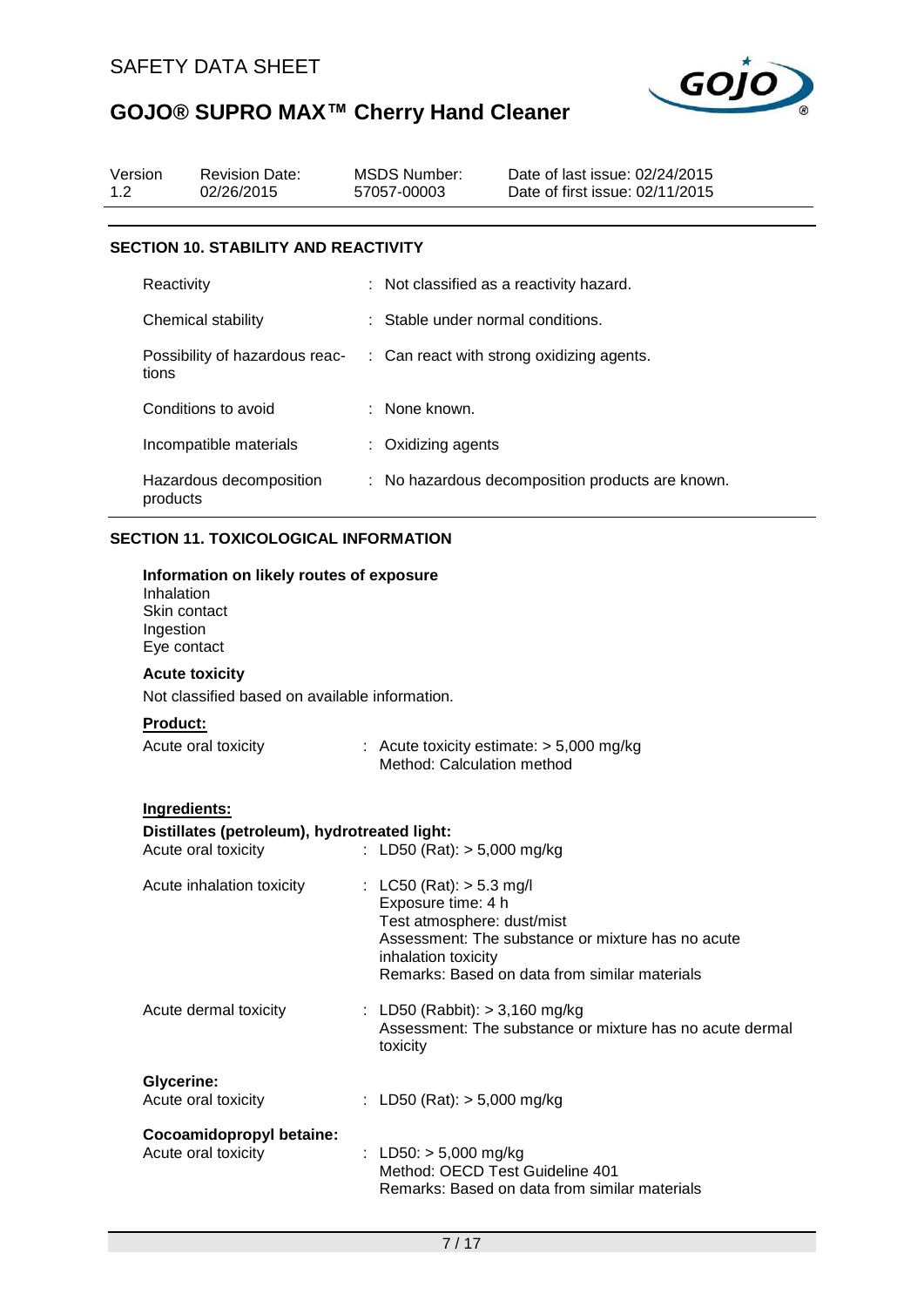

| Version<br>1.2 | <b>Revision Date:</b><br>02/26/2015                                                                                                                    |  | <b>MSDS Number:</b><br>57057-00003                                                                                                                          | Date of last issue: 02/24/2015<br>Date of first issue: 02/11/2015                                         |  |  |
|----------------|--------------------------------------------------------------------------------------------------------------------------------------------------------|--|-------------------------------------------------------------------------------------------------------------------------------------------------------------|-----------------------------------------------------------------------------------------------------------|--|--|
|                | Acute dermal toxicity                                                                                                                                  |  | : LD50 (Rat): $>$ 2,000 mg/kg<br>Method: OECD Test Guideline 402<br>toxicity                                                                                | Assessment: The substance or mixture has no acute dermal<br>Remarks: Based on data from similar materials |  |  |
|                | Titanium dioxide:<br>Acute oral toxicity                                                                                                               |  | : LD50 (Rat): $> 5,000$ mg/kg                                                                                                                               |                                                                                                           |  |  |
|                | Acute inhalation toxicity                                                                                                                              |  | : LC50 (Rat): $> 6.82$ mg/l<br>Exposure time: 4 h<br>Test atmosphere: dust/mist<br>Assessment: The substance or mixture has no acute<br>inhalation toxicity |                                                                                                           |  |  |
|                | 5-Chloro-2-methyl-4-isothiazolin-3-one:<br>Acute oral toxicity                                                                                         |  | : Acute toxicity estimate: 100 mg/kg<br>Method: Expert judgment                                                                                             | Remarks: Based on data from similar materials                                                             |  |  |
|                | Acute inhalation toxicity                                                                                                                              |  | : LC50 (Rat): $0.33 \text{ mg/l}$<br>Exposure time: 4 h<br>Test atmosphere: dust/mist                                                                       | Remarks: Based on data from similar materials                                                             |  |  |
|                | Acute dermal toxicity                                                                                                                                  |  | : Acute toxicity estimate: 300 mg/kg<br>Method: Expert judgment                                                                                             | Remarks: Based on data from similar materials                                                             |  |  |
|                | <b>Skin corrosion/irritation</b><br>Not classified based on available information.                                                                     |  |                                                                                                                                                             |                                                                                                           |  |  |
|                | <b>Product:</b><br>Result: No skin irritation                                                                                                          |  |                                                                                                                                                             |                                                                                                           |  |  |
|                | Ingredients:<br>Distillates (petroleum), hydrotreated light:<br>Assessment: Repeated exposure may cause skin dryness or cracking.<br><b>Glycerine:</b> |  |                                                                                                                                                             |                                                                                                           |  |  |
|                | Result: No skin irritation                                                                                                                             |  |                                                                                                                                                             |                                                                                                           |  |  |
|                | Titanium dioxide:<br>Species: Rabbit<br>Result: No skin irritation                                                                                     |  |                                                                                                                                                             |                                                                                                           |  |  |
|                | 5-Chloro-2-methyl-4-isothiazolin-3-one:<br>Result: Corrosive after 3 minutes to 1 hour of exposure<br>Remarks: Based on data from similar materials    |  |                                                                                                                                                             |                                                                                                           |  |  |
|                | Serious eye damage/eye irritation<br>Causes serious eye irritation.                                                                                    |  |                                                                                                                                                             |                                                                                                           |  |  |
|                | Ingredients:                                                                                                                                           |  |                                                                                                                                                             |                                                                                                           |  |  |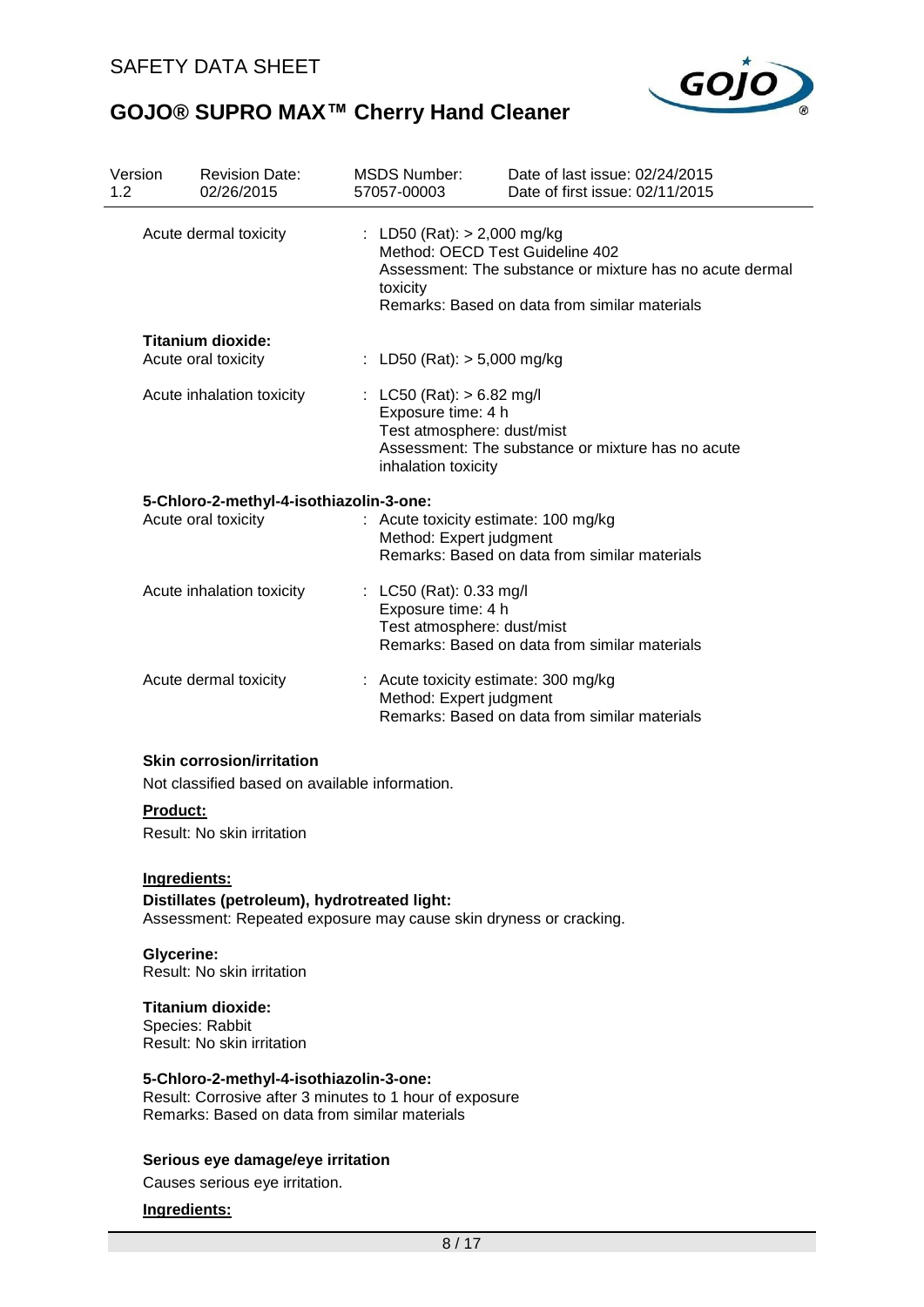

| Version<br>1.2 |                   | <b>Revision Date:</b><br>02/26/2015                                                                                                                                                                                 | <b>MSDS Number:</b><br>57057-00003                                                                                                              | Date of last issue: 02/24/2015<br>Date of first issue: 02/11/2015 |
|----------------|-------------------|---------------------------------------------------------------------------------------------------------------------------------------------------------------------------------------------------------------------|-------------------------------------------------------------------------------------------------------------------------------------------------|-------------------------------------------------------------------|
|                |                   | Distillates (petroleum), hydrotreated light:<br>Species: Rabbit<br>Result: No eye irritation                                                                                                                        |                                                                                                                                                 |                                                                   |
|                | <b>Glycerine:</b> | Result: No eye irritation                                                                                                                                                                                           |                                                                                                                                                 |                                                                   |
|                |                   | Cocoamidopropyl betaine:<br>Species: Rabbit<br>Result: Irreversible effects on the eye<br>Method: OECD Test Guideline 405<br>Remarks: Based on data from similar materials                                          |                                                                                                                                                 |                                                                   |
|                |                   | <b>Titanium dioxide:</b><br>Species: Rabbit<br>Result: No eye irritation                                                                                                                                            |                                                                                                                                                 |                                                                   |
|                |                   | 5-Chloro-2-methyl-4-isothiazolin-3-one:<br>Result: Irreversible effects on the eye<br>Remarks: Based on data from similar materials                                                                                 |                                                                                                                                                 |                                                                   |
|                |                   | <b>Respiratory or skin sensitization</b>                                                                                                                                                                            | Skin sensitization: Not classified based on available information.<br>Respiratory sensitization: Not classified based on available information. |                                                                   |
|                | <b>Product:</b>   | Assessment: Does not cause skin sensitization.                                                                                                                                                                      |                                                                                                                                                 |                                                                   |
|                | Ingredients:      | Distillates (petroleum), hydrotreated light:<br>Test Type: Maximization Test (GPMT)<br>Routes of exposure: Skin contact<br>Species: Guinea pig<br>Result: negative<br>Remarks: Based on data from similar materials |                                                                                                                                                 |                                                                   |
|                |                   | Cocoamidopropyl betaine:<br>Test Type: Maximization Test (GPMT)<br>Routes of exposure: Skin contact<br>Species: Guinea pig<br>Result: negative<br>Remarks: Based on data from similar materials                     |                                                                                                                                                 |                                                                   |
|                |                   | <b>Titanium dioxide:</b><br>Test Type: Local lymph node assay (LLNA)<br>Routes of exposure: Skin contact<br>Species: Mouse<br>Result: negative                                                                      |                                                                                                                                                 |                                                                   |
|                |                   | 5-Chloro-2-methyl-4-isothiazolin-3-one:<br>Routes of exposure: Skin contact<br>Result: positive<br>Remarks: Based on data from similar materials                                                                    |                                                                                                                                                 |                                                                   |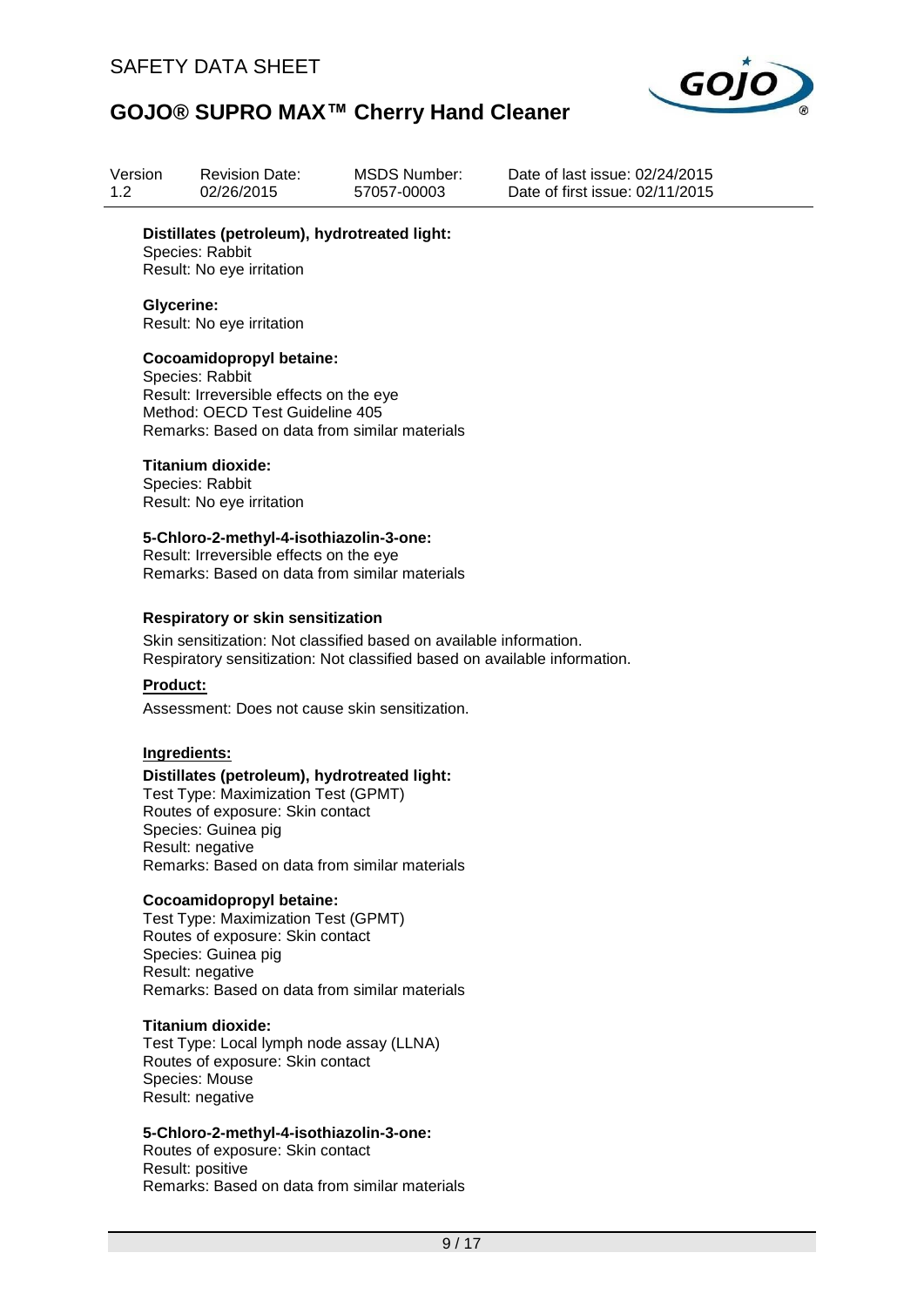

| Version<br>1.2 |                               | <b>Revision Date:</b><br>02/26/2015                                   | 57057-00003 | <b>MSDS Number:</b>                                                                      | Date of last issue: 02/24/2015<br>Date of first issue: 02/11/2015                                                                        |  |  |
|----------------|-------------------------------|-----------------------------------------------------------------------|-------------|------------------------------------------------------------------------------------------|------------------------------------------------------------------------------------------------------------------------------------------|--|--|
|                |                               | Assessment: Probability or evidence of skin sensitization in humans   |             |                                                                                          |                                                                                                                                          |  |  |
|                | <b>Germ cell mutagenicity</b> |                                                                       |             |                                                                                          |                                                                                                                                          |  |  |
|                |                               | Not classified based on available information.                        |             |                                                                                          |                                                                                                                                          |  |  |
|                | Ingredients:                  |                                                                       |             |                                                                                          |                                                                                                                                          |  |  |
|                |                               | Distillates (petroleum), hydrotreated light:<br>Genotoxicity in vitro |             | Result: negative                                                                         | : Test Type: Bacterial reverse mutation assay (AMES)                                                                                     |  |  |
|                |                               | Genotoxicity in vivo                                                  |             | Species: Rat<br>Result: negative                                                         | : Test Type: Chromosomal aberration<br>Application Route: Intraperitoneal injection<br>Remarks: Based on data from similar materials     |  |  |
|                | <b>Glycerine:</b>             | Genotoxicity in vitro                                                 |             | Result: negative                                                                         | : Test Type: In vitro mammalian cell gene mutation test<br>Method: OECD Test Guideline 476                                               |  |  |
|                |                               | Cocoamidopropyl betaine:                                              |             |                                                                                          |                                                                                                                                          |  |  |
|                |                               | Genotoxicity in vitro                                                 |             | Result: negative                                                                         | : Test Type: Bacterial reverse mutation assay (AMES)<br>Method: OECD Test Guideline 471<br>Remarks: Based on data from similar materials |  |  |
|                |                               | Genotoxicity in vivo                                                  |             | cytogenetic assay)<br>Species: Mouse<br>Application Route: Ingestion<br>Result: negative | Test Type: Mammalian erythrocyte micronucleus test (in vivo<br>Remarks: Based on data from similar materials                             |  |  |
|                |                               | <b>Titanium dioxide:</b>                                              |             |                                                                                          |                                                                                                                                          |  |  |
|                |                               | Genotoxicity in vitro                                                 |             | Result: negative                                                                         | Test Type: Bacterial reverse mutation assay (AMES)                                                                                       |  |  |
|                |                               | Genotoxicity in vivo                                                  |             | Species: Mouse<br>Result: negative                                                       | Test Type: In vivo micronucleus test                                                                                                     |  |  |

#### **Carcinogenicity**

Not classified based on available information.

#### **Ingredients:**

**Glycerine:** Species: Rat Application Route: Ingestion Exposure time: 2 Years Result: negative

#### **Titanium dioxide:**

Species: Rat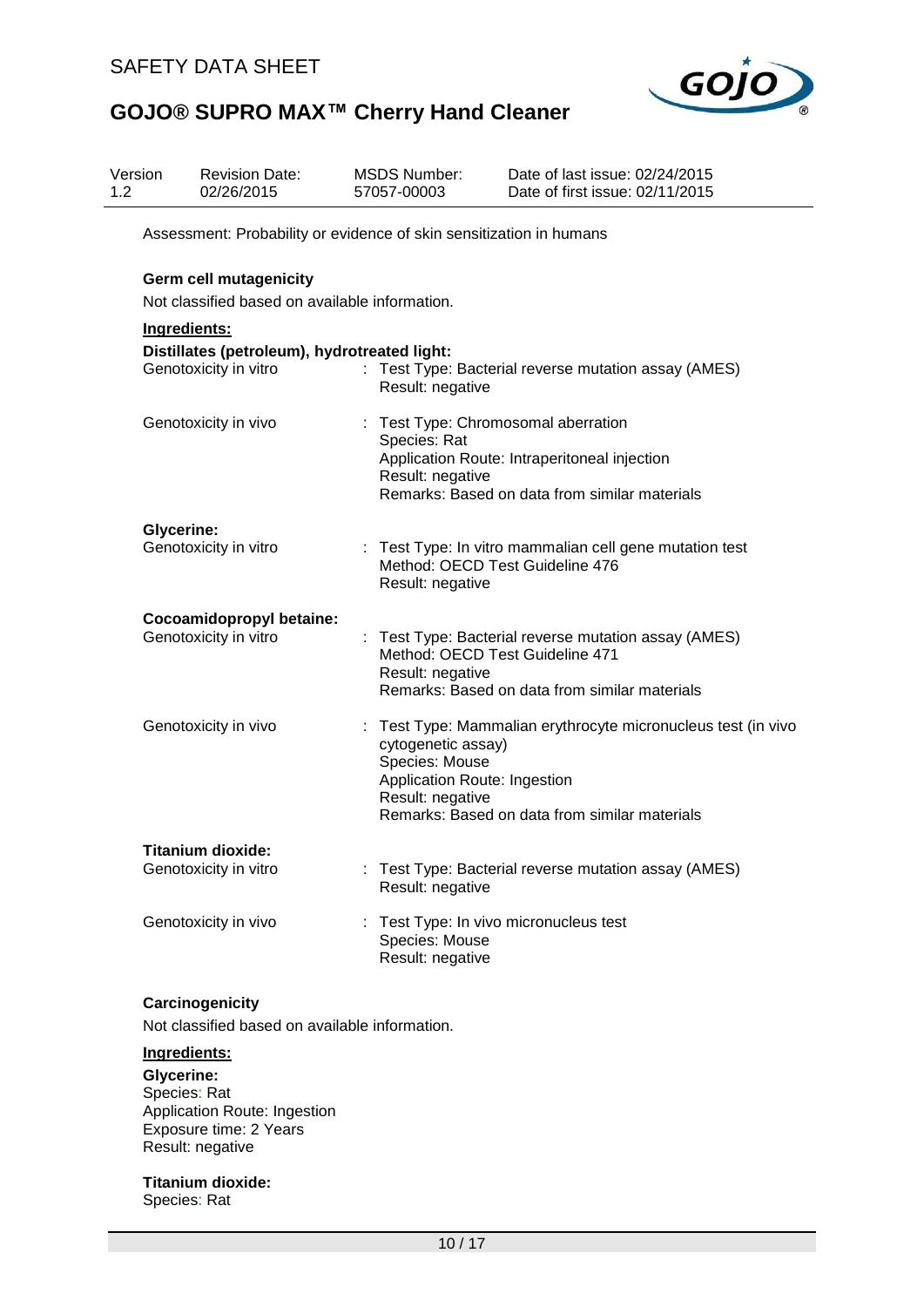

| Version<br>1.2                                                                                                                                                                                                                                                                                                                       |                                   | <b>Revision Date:</b><br>02/26/2015                                                                                                                    |  | <b>MSDS Number:</b><br>57057-00003                                                                                                             | Date of last issue: 02/24/2015<br>Date of first issue: 02/11/2015                                                                    |  |  |  |
|--------------------------------------------------------------------------------------------------------------------------------------------------------------------------------------------------------------------------------------------------------------------------------------------------------------------------------------|-----------------------------------|--------------------------------------------------------------------------------------------------------------------------------------------------------|--|------------------------------------------------------------------------------------------------------------------------------------------------|--------------------------------------------------------------------------------------------------------------------------------------|--|--|--|
| Application Route: inhalation (dust/mist/fume)<br>Exposure time: 24 Months<br>Method: OECD Test Guideline 453<br>Result: positive<br>Remarks: The mechanism or mode of action may not be relevant in humans.<br>The substance is inextricably bound in the product and therefore does not contribute to a dust<br>inhalation hazard. |                                   |                                                                                                                                                        |  |                                                                                                                                                |                                                                                                                                      |  |  |  |
|                                                                                                                                                                                                                                                                                                                                      | Carcinogenicity - Assess-<br>ment |                                                                                                                                                        |  | : Limited evidence of carcinogenicity in inhalation studies with<br>animals.                                                                   |                                                                                                                                      |  |  |  |
|                                                                                                                                                                                                                                                                                                                                      | <b>IARC</b>                       |                                                                                                                                                        |  |                                                                                                                                                | Group 2B: Possibly carcinogenic to humans                                                                                            |  |  |  |
|                                                                                                                                                                                                                                                                                                                                      |                                   |                                                                                                                                                        |  | Titanium dioxide                                                                                                                               | 13463-67-7                                                                                                                           |  |  |  |
|                                                                                                                                                                                                                                                                                                                                      | <b>OSHA</b>                       |                                                                                                                                                        |  | gen by OSHA.                                                                                                                                   | No ingredient of this product present at levels greater than or<br>equal to 0.1% is identified as a carcinogen or potential carcino- |  |  |  |
|                                                                                                                                                                                                                                                                                                                                      | <b>NTP</b>                        |                                                                                                                                                        |  | No ingredient of this product present at levels greater than or<br>equal to 0.1% is identified as a known or anticipated carcinogen<br>by NTP. |                                                                                                                                      |  |  |  |
|                                                                                                                                                                                                                                                                                                                                      | Ingredients:                      | <b>Reproductive toxicity</b><br>Not classified based on available information.<br>Distillates (petroleum), hydrotreated light:<br>Effects on fertility |  | Species: Rat<br>Application Route: Ingestion<br>Result: negative                                                                               | : Test Type: One-generation reproduction toxicity study<br>Remarks: Based on data from similar materials                             |  |  |  |
|                                                                                                                                                                                                                                                                                                                                      |                                   | Effects on fetal development : Test Type: Embryo-fetal development                                                                                     |  | Species: Rat<br>Application Route: Ingestion<br>Result: negative                                                                               |                                                                                                                                      |  |  |  |
|                                                                                                                                                                                                                                                                                                                                      | <b>Glycerine:</b>                 | Effects on fertility                                                                                                                                   |  | Species: Rat<br>Application Route: Ingestion<br>Result: negative                                                                               | : Test Type: Two-generation reproduction toxicity study                                                                              |  |  |  |
|                                                                                                                                                                                                                                                                                                                                      |                                   | Effects on fetal development                                                                                                                           |  | Species: Rabbit<br>Application Route: Ingestion<br>Result: negative                                                                            | : Test Type: Embryo-fetal development                                                                                                |  |  |  |
|                                                                                                                                                                                                                                                                                                                                      |                                   | Cocoamidopropyl betaine:<br>Effects on fetal development                                                                                               |  | Species: Rat<br>Application Route: Ingestion<br>Method: OECD Test Guideline 414                                                                | : Test Type: Embryo-fetal development                                                                                                |  |  |  |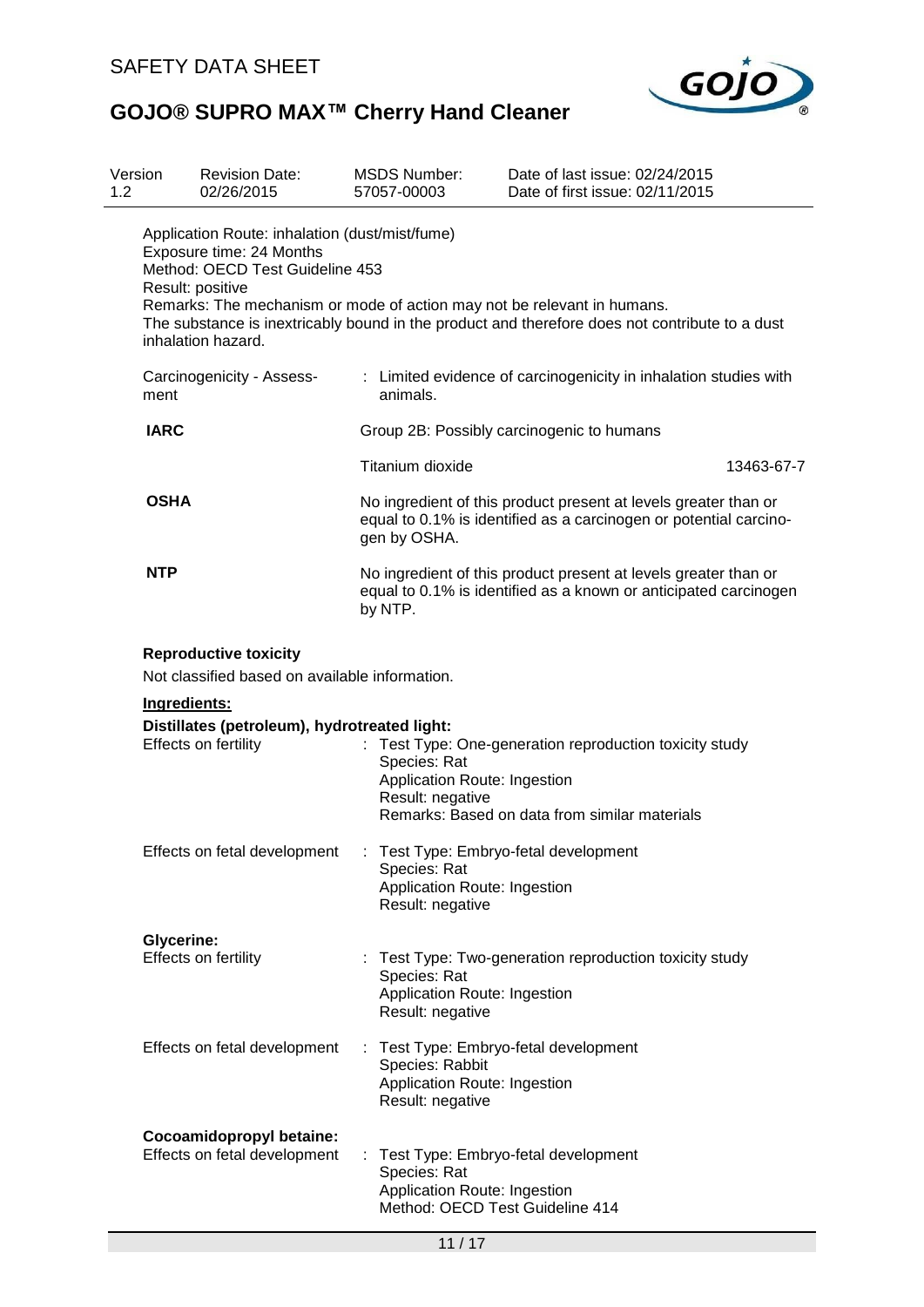

| Version | <b>Revision Date:</b> | MSDS Number:     | Date of last issue: 02/24/2015                |
|---------|-----------------------|------------------|-----------------------------------------------|
| 1.2     | 02/26/2015            | 57057-00003      | Date of first issue: 02/11/2015               |
|         |                       | Result: negative | Remarks: Based on data from similar materials |

#### **STOT-single exposure**

Not classified based on available information.

#### **STOT-repeated exposure**

Not classified based on available information.

#### **Repeated dose toxicity**

#### **Ingredients:**

**Distillates (petroleum), hydrotreated light:** Species: Rat NOAEL: > 10.4 mg/l Application Route: inhalation (vapor) Exposure time: 90 d Remarks: Based on data from similar materials

#### **Glycerine:**

Species: Rat NOAEL: 167 mg/m3 LOAEL: 660 mg/m3 Application Route: inhalation (dust/mist/fume) Exposure time: 13 w Symptoms: Local irritation

#### **Cocoamidopropyl betaine:**

Species: Rat NOAEL: 250 mg/kg Application Route: Ingestion Exposure time: 90 d Method: OECD Test Guideline 408 Remarks: Based on data from similar materials

#### **Titanium dioxide:**

Species: Rat NOAEL: 24,000 mg/kg Application Route: Ingestion Exposure time: 28 d

Species: Rat NOAEL: 10 mg/m3 Application Route: inhalation (dust/mist/fume) Exposure time: 2 y Remarks: The substance is inextricably bound in the product and therefore does not contribute to a dust inhalation hazard.

#### **Aspiration toxicity**

Not classified based on available information.

#### **Product:**

No aspiration toxicity classification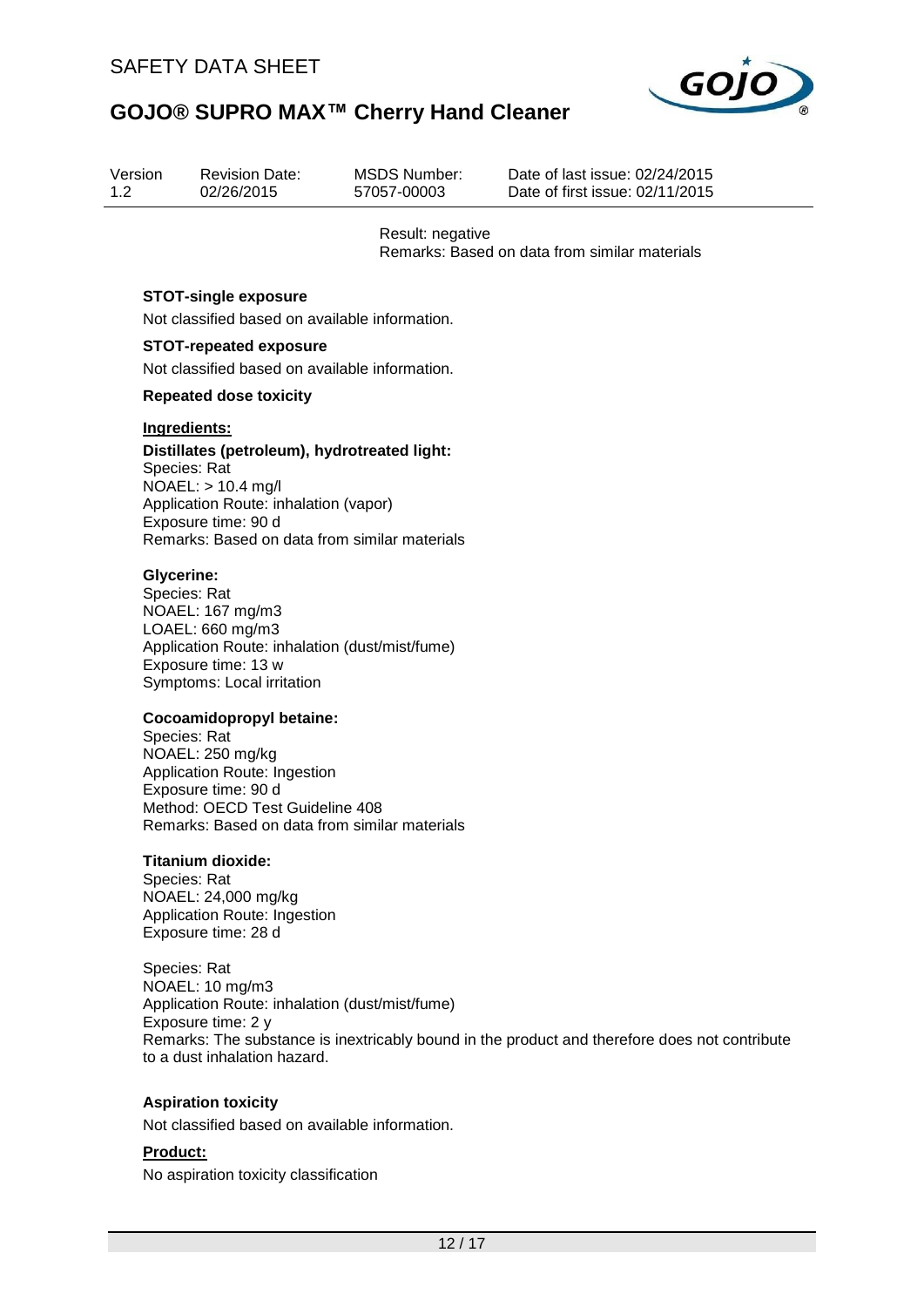

| Version<br>1.2 | <b>Revision Date:</b><br>02/26/2015                                                                                                                                                                                       |  | <b>MSDS Number:</b><br>57057-00003                                   | Date of last issue: 02/24/2015<br>Date of first issue: 02/11/2015                                                                 |  |  |  |  |
|----------------|---------------------------------------------------------------------------------------------------------------------------------------------------------------------------------------------------------------------------|--|----------------------------------------------------------------------|-----------------------------------------------------------------------------------------------------------------------------------|--|--|--|--|
|                | Ingredients:<br>Distillates (petroleum), hydrotreated light:<br>The substance or mixture is known to cause human aspiration toxicity hazards or has to be<br>regarded as if it causes a human aspiration toxicity hazard. |  |                                                                      |                                                                                                                                   |  |  |  |  |
|                | <b>SECTION 12. ECOLOGICAL INFORMATION</b>                                                                                                                                                                                 |  |                                                                      |                                                                                                                                   |  |  |  |  |
|                | <b>Ecotoxicity</b>                                                                                                                                                                                                        |  |                                                                      |                                                                                                                                   |  |  |  |  |
|                | Ingredients:<br>Distillates (petroleum), hydrotreated light:<br>Toxicity to fish                                                                                                                                          |  | Exposure time: 96 h                                                  | : LL50 (Danio rerio (zebra fish)): $> 250$ mg/l<br>Test substance: Water Accommodated Fraction<br>Method: OECD Test Guideline 203 |  |  |  |  |
|                | Toxicity to daphnia and other<br>aquatic invertebrates                                                                                                                                                                    |  | Exposure time: 48 h                                                  | $\therefore$ EL50 (Acartia tonsa): > 3,193 mg/l<br>Test substance: Water Accommodated Fraction                                    |  |  |  |  |
|                | Toxicity to algae                                                                                                                                                                                                         |  | Exposure time: 72 h                                                  | : EL50 (Skeletonema costatum (marine diatom)): > 3,200 mg/l<br><b>Test substance: Water Accommodated Fraction</b>                 |  |  |  |  |
|                |                                                                                                                                                                                                                           |  | Exposure time: 72 h                                                  | NOELR (Skeletonema costatum (marine diatom)): 993 mg/l<br><b>Test substance: Water Accommodated Fraction</b>                      |  |  |  |  |
|                | Toxicity to daphnia and other<br>aquatic invertebrates<br>(Chronic toxicity)                                                                                                                                              |  | Exposure time: 8 d                                                   | : NOELR (Ceriodaphnia dubia (water flea)): > 70 mg/l<br>Test substance: Water Accommodated Fraction                               |  |  |  |  |
|                | Toxicity to bacteria                                                                                                                                                                                                      |  | : EC50: $> 100$ mg/l<br>Exposure time: 3 h                           |                                                                                                                                   |  |  |  |  |
|                | <b>Glycerine:</b><br>Toxicity to fish                                                                                                                                                                                     |  | Exposure time: 96 h                                                  | : LC50 (Oncorhynchus mykiss (rainbow trout)): 54,000 mg/l                                                                         |  |  |  |  |
|                | Toxicity to daphnia and other<br>aquatic invertebrates                                                                                                                                                                    |  | Exposure time: 48 h                                                  | : EC50 (Daphnia magna (Water flea)): 1,955 mg/l                                                                                   |  |  |  |  |
|                | Toxicity to bacteria                                                                                                                                                                                                      |  | Exposure time: 16 h                                                  | : NOEC (Pseudomonas putida): > 10,000 mg/l                                                                                        |  |  |  |  |
|                | Cocoamidopropyl betaine:<br>Toxicity to fish                                                                                                                                                                              |  | : LC50: $> 1 - 10$ mg/l<br>Exposure time: 96 h<br>Method: ISO 7346/2 | Remarks: Based on data from similar materials                                                                                     |  |  |  |  |
|                | Toxicity to bacteria                                                                                                                                                                                                      |  | : EC50: $> 100$ mg/l                                                 | Method: OECD Test Guideline 209                                                                                                   |  |  |  |  |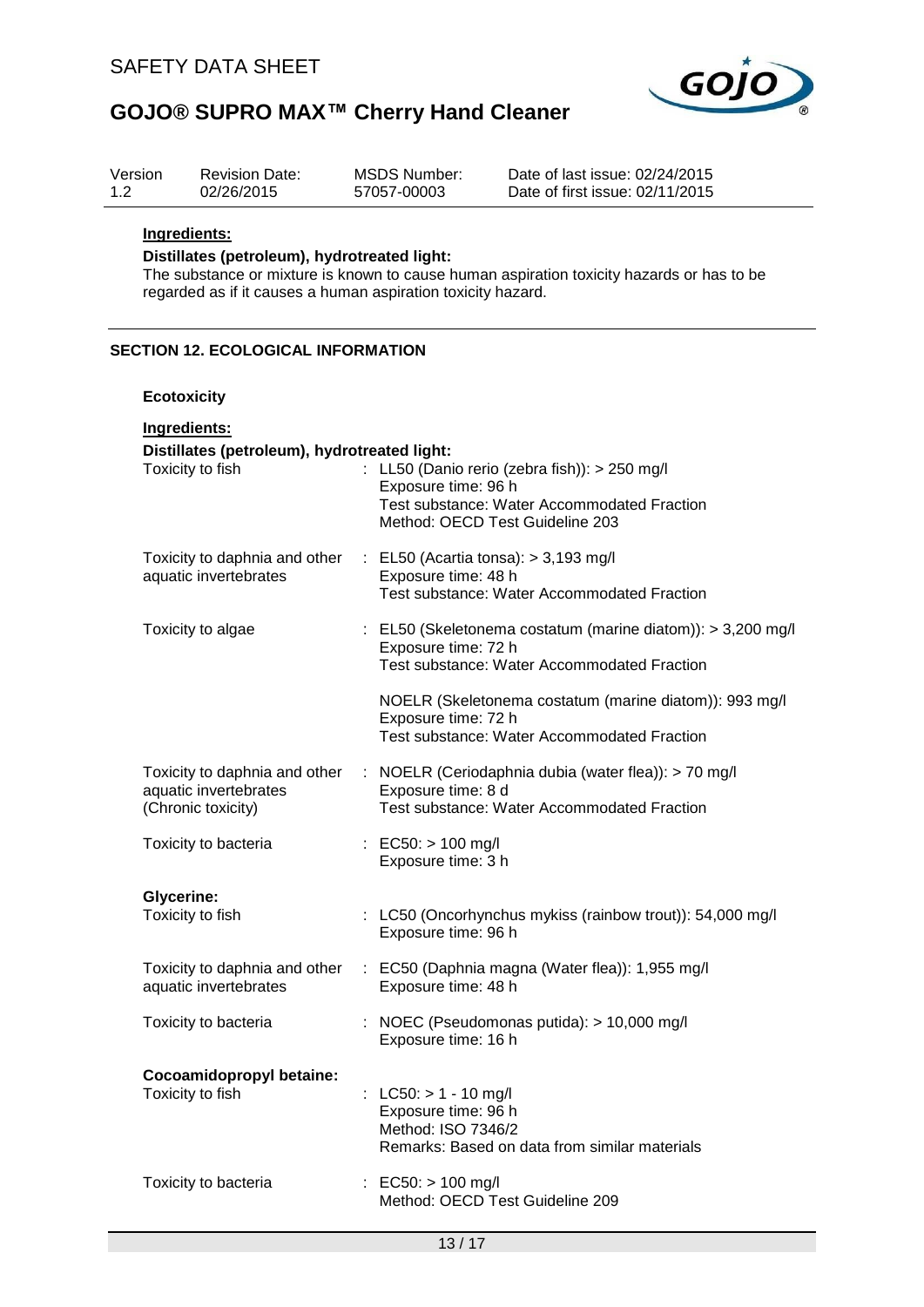

| Version<br>1.2 | <b>Revision Date:</b><br>02/26/2015                                              |    | <b>MSDS Number:</b><br>57057-00003                                                                                     | Date of last issue: 02/24/2015<br>Date of first issue: 02/11/2015                                                             |
|----------------|----------------------------------------------------------------------------------|----|------------------------------------------------------------------------------------------------------------------------|-------------------------------------------------------------------------------------------------------------------------------|
|                |                                                                                  |    |                                                                                                                        | Remarks: Based on data from similar materials                                                                                 |
|                | <b>Titanium dioxide:</b><br>Toxicity to fish                                     |    | Exposure time: 96 h<br>Method: OECD Test Guideline 203                                                                 | : LC50 (Oncorhynchus mykiss (rainbow trout)): > 100 mg/l                                                                      |
|                | Toxicity to daphnia and other<br>aquatic invertebrates                           |    | Exposure time: 48 h                                                                                                    | : EC50 (Daphnia magna (Water flea)): > 100 mg/l                                                                               |
|                | Toxicity to algae                                                                |    | Exposure time: 72 h                                                                                                    | $\therefore$ EC50 (Skeletonema costatum (marine diatom)): > 10,000 mg/l                                                       |
|                | Toxicity to bacteria                                                             |    | : EC50: $> 1,000$ mg/l<br>Exposure time: 3 h<br>Method: OECD Test Guideline 209                                        |                                                                                                                               |
|                | 5-Chloro-2-methyl-4-isothiazolin-3-one:<br>Toxicity to fish                      |    | Exposure time: 96 h                                                                                                    | : LC50 (Oncorhynchus mykiss (rainbow trout)): 0.19 mg/l<br>Remarks: Based on data from similar materials                      |
|                | aquatic invertebrates                                                            |    | Exposure time: 48 h                                                                                                    | Toxicity to daphnia and other : EC50 (Daphnia magna (Water flea)): 0.16 mg/l<br>Remarks: Based on data from similar materials |
|                | Toxicity to algae                                                                |    | Exposure time: 72 h                                                                                                    | : EC50 (Selenastrum capricornutum (green algae)): 0.027 mg/l<br>Remarks: Based on data from similar materials                 |
| icity)         | M-Factor (Acute aquatic tox-                                                     | ÷. | 10                                                                                                                     |                                                                                                                               |
|                | <b>Persistence and degradability</b>                                             |    |                                                                                                                        |                                                                                                                               |
|                | Ingredients:<br>Distillates (petroleum), hydrotreated light:<br>Biodegradability | t. | Result: Readily biodegradable.<br>Biodegradation: 82 %<br>Exposure time: 24 d                                          | Method: OECD Test Guideline 301F                                                                                              |
|                | <b>Glycerine:</b><br>Biodegradability                                            |    | : Result: Readily biodegradable.<br>Biodegradation: 94 %<br>Exposure time: 1 d                                         |                                                                                                                               |
|                | Cocoamidopropyl betaine:<br>Biodegradability                                     |    | : Result: Readily biodegradable.<br>Biodegradation: $> 60 %$<br>Exposure time: 28 d<br>Method: OECD Test Guideline 301 | Remarks: Based on data from similar materials                                                                                 |

#### **5-Chloro-2-methyl-4-isothiazolin-3-one:**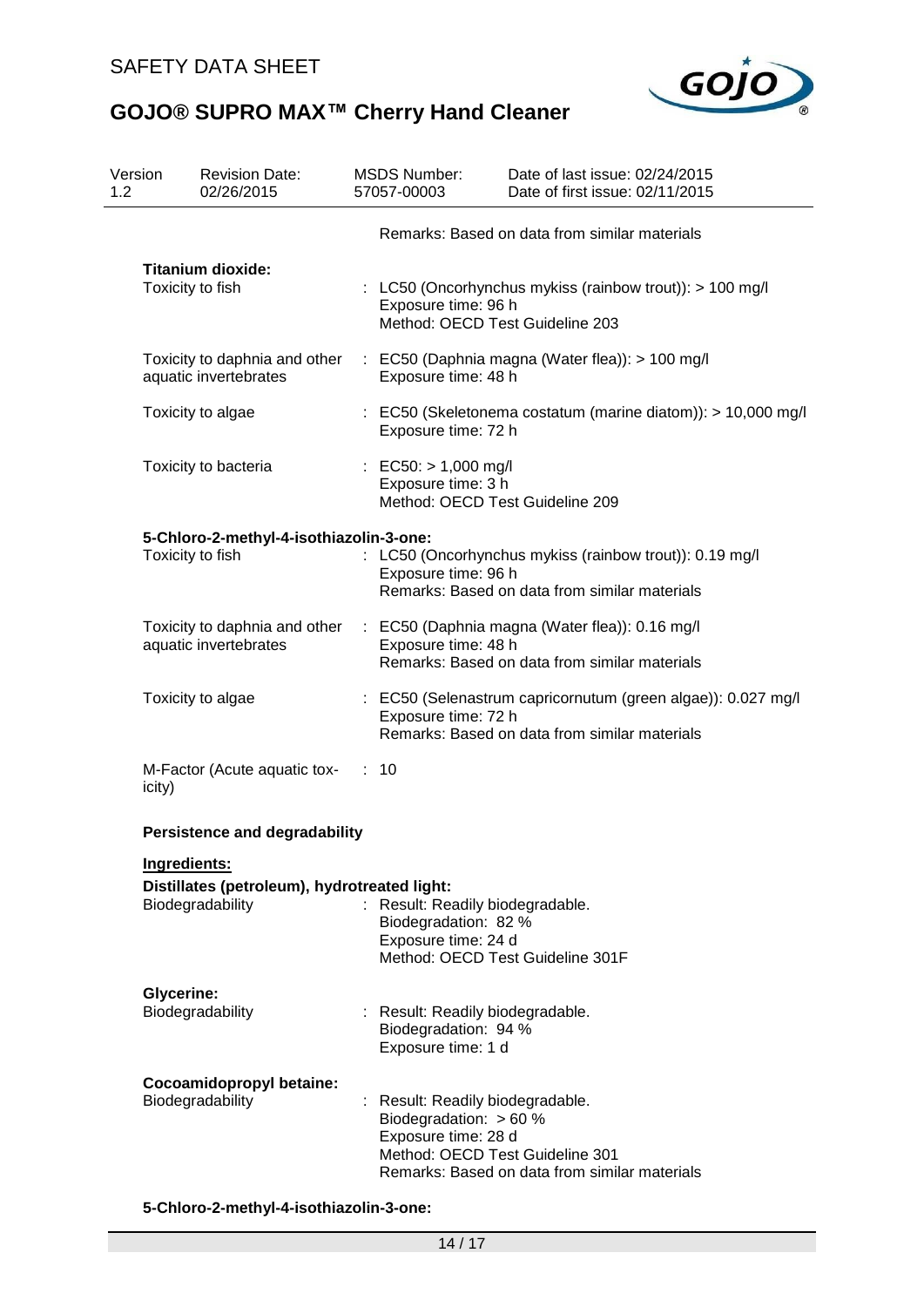

| Version<br>1.2 |                                    | <b>Revision Date:</b><br>02/26/2015                                  | MSDS Number:<br>57057-00003          | Date of last issue: 02/24/2015<br>Date of first issue: 02/11/2015 |
|----------------|------------------------------------|----------------------------------------------------------------------|--------------------------------------|-------------------------------------------------------------------|
|                | Biodegradability                   |                                                                      | : Result: Not readily biodegradable. |                                                                   |
|                |                                    | <b>Bioaccumulative potential</b>                                     |                                      |                                                                   |
|                | Ingredients:                       |                                                                      |                                      |                                                                   |
|                | <b>Glycerine:</b><br>octanol/water | Partition coefficient: n-                                            | : $log Pow: -1.76$                   |                                                                   |
|                | octanol/water                      | 5-Chloro-2-methyl-4-isothiazolin-3-one:<br>Partition coefficient: n- | $:$ log Pow: 0.401                   |                                                                   |
|                |                                    | <b>Mobility in soil</b><br>No data available                         |                                      |                                                                   |
|                |                                    | Other adverse effects<br>No data available                           |                                      |                                                                   |
|                |                                    | <b>SECTION 13. DISPOSAL CONSIDERATIONS</b>                           |                                      |                                                                   |

| <b>Disposal methods</b> |                                                                                                                                      |
|-------------------------|--------------------------------------------------------------------------------------------------------------------------------------|
| Waste from residues     | : Dispose of in accordance with local regulations.                                                                                   |
| Contaminated packaging  | : Dispose of as unused product.<br>Empty containers should be taken to an approved waste<br>handling site for recycling or disposal. |

#### **SECTION 14. TRANSPORT INFORMATION**

#### **International Regulation**

**UNRTDG**

Not regulated as a dangerous good

**IATA-DGR** Not regulated as a dangerous good

**IMDG-Code** Not regulated as a dangerous good

#### **Transport in bulk according to Annex II of MARPOL 73/78 and the IBC Code**

Not applicable for product as supplied.

#### **Domestic regulation**

#### **49 CFR**

Not regulated as a dangerous good

#### **SECTION 15. REGULATORY INFORMATION**

#### **EPCRA - Emergency Planning and Community Right-to-Know**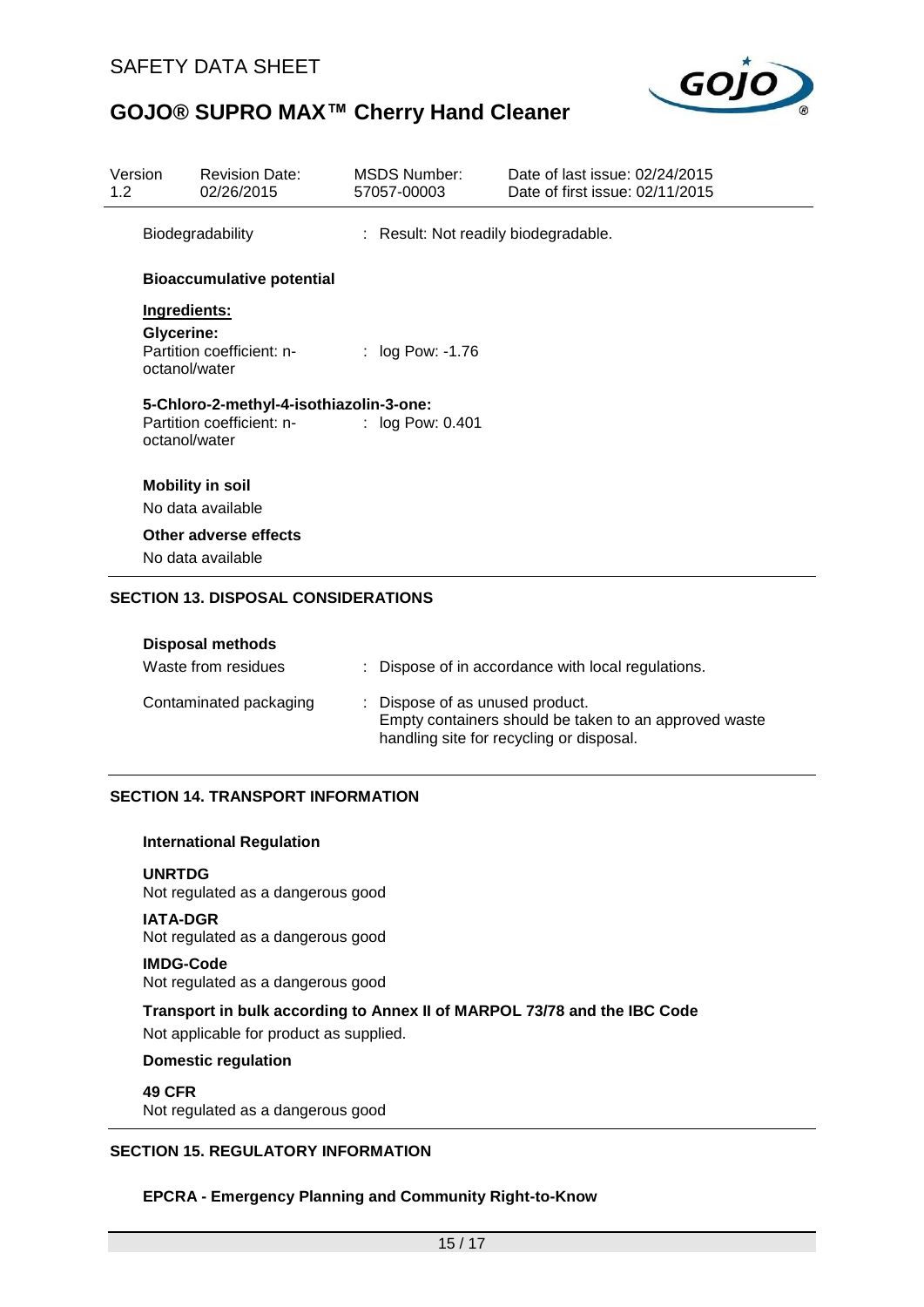

| Version<br>1.2 |                                                                                                                                                | <b>Revision Date:</b><br>02/26/2015 | <b>MSDS Number:</b><br>57057-00003                                                                                                                                                        |  | Date of last issue: 02/24/2015<br>Date of first issue: 02/11/2015 |            |  |  |
|----------------|------------------------------------------------------------------------------------------------------------------------------------------------|-------------------------------------|-------------------------------------------------------------------------------------------------------------------------------------------------------------------------------------------|--|-------------------------------------------------------------------|------------|--|--|
|                | <b>CERCLA Reportable Quantity</b><br>This material does not contain any components with a CERCLA RQ.                                           |                                     |                                                                                                                                                                                           |  |                                                                   |            |  |  |
|                | <b>SARA 304 Extremely Hazardous Substances Reportable Quantity</b><br>This material does not contain any components with a section 304 EHS RQ. |                                     |                                                                                                                                                                                           |  |                                                                   |            |  |  |
|                | SARA 311/312 Hazards                                                                                                                           |                                     | : Acute Health Hazard                                                                                                                                                                     |  |                                                                   |            |  |  |
|                | <b>SARA 302</b>                                                                                                                                |                                     | No chemicals in this material are subject to the reporting<br>requirements of SARA Title III, Section 302.                                                                                |  |                                                                   |            |  |  |
|                | <b>SARA 313</b>                                                                                                                                |                                     | : This material does not contain any chemical components with<br>known CAS numbers that exceed the threshold (De Minimis)<br>reporting levels established by SARA Title III, Section 313. |  |                                                                   |            |  |  |
|                |                                                                                                                                                | Pennsylvania Right To Know          |                                                                                                                                                                                           |  |                                                                   |            |  |  |
|                |                                                                                                                                                | Water                               |                                                                                                                                                                                           |  | 7732-18-5                                                         | $30 - 50%$ |  |  |
|                |                                                                                                                                                |                                     | Distillates (petroleum), hydrotreated light                                                                                                                                               |  | 64742-47-8                                                        | 10 - 20 %  |  |  |
|                |                                                                                                                                                | Walnut seed extract                 |                                                                                                                                                                                           |  | 84012-43-1                                                        | $5 - 10%$  |  |  |
|                | Glycerine<br>Castor oil, sulfated                                                                                                              |                                     |                                                                                                                                                                                           |  | $56 - 81 - 5$                                                     | $5 - 10%$  |  |  |
|                |                                                                                                                                                |                                     |                                                                                                                                                                                           |  | 8002-33-3                                                         | $5 - 10%$  |  |  |
|                |                                                                                                                                                | Titanium dioxide                    |                                                                                                                                                                                           |  | 13463-67-7                                                        | $1 - 5%$   |  |  |
|                |                                                                                                                                                | 2-Phenoxyethanol                    |                                                                                                                                                                                           |  | 122-99-6                                                          | $0.1 - 1%$ |  |  |
|                |                                                                                                                                                | <b>New Jersey Right To Know</b>     |                                                                                                                                                                                           |  |                                                                   |            |  |  |
|                |                                                                                                                                                | Water                               |                                                                                                                                                                                           |  | 7732-18-5                                                         | 30 - 50 %  |  |  |
|                |                                                                                                                                                |                                     | Distillates (petroleum), hydrotreated light                                                                                                                                               |  | 64742-47-8                                                        | 10 - 20 %  |  |  |
|                |                                                                                                                                                | Walnut seed extract                 |                                                                                                                                                                                           |  | 84012-43-1                                                        | $5 - 10%$  |  |  |
|                |                                                                                                                                                | Glycerine                           |                                                                                                                                                                                           |  | $56 - 81 - 5$                                                     | $5 - 10%$  |  |  |
|                |                                                                                                                                                | Castor oil, sulfated                |                                                                                                                                                                                           |  | 8002-33-3                                                         | $5 - 10%$  |  |  |
|                |                                                                                                                                                | Titanium dioxide                    |                                                                                                                                                                                           |  | 13463-67-7                                                        | $1 - 5%$   |  |  |
|                | <b>California Prop 65</b>                                                                                                                      |                                     |                                                                                                                                                                                           |  | This product does not contain any chemicals known to the          |            |  |  |

State of California to cause cancer, birth, or any other reproductive defects.